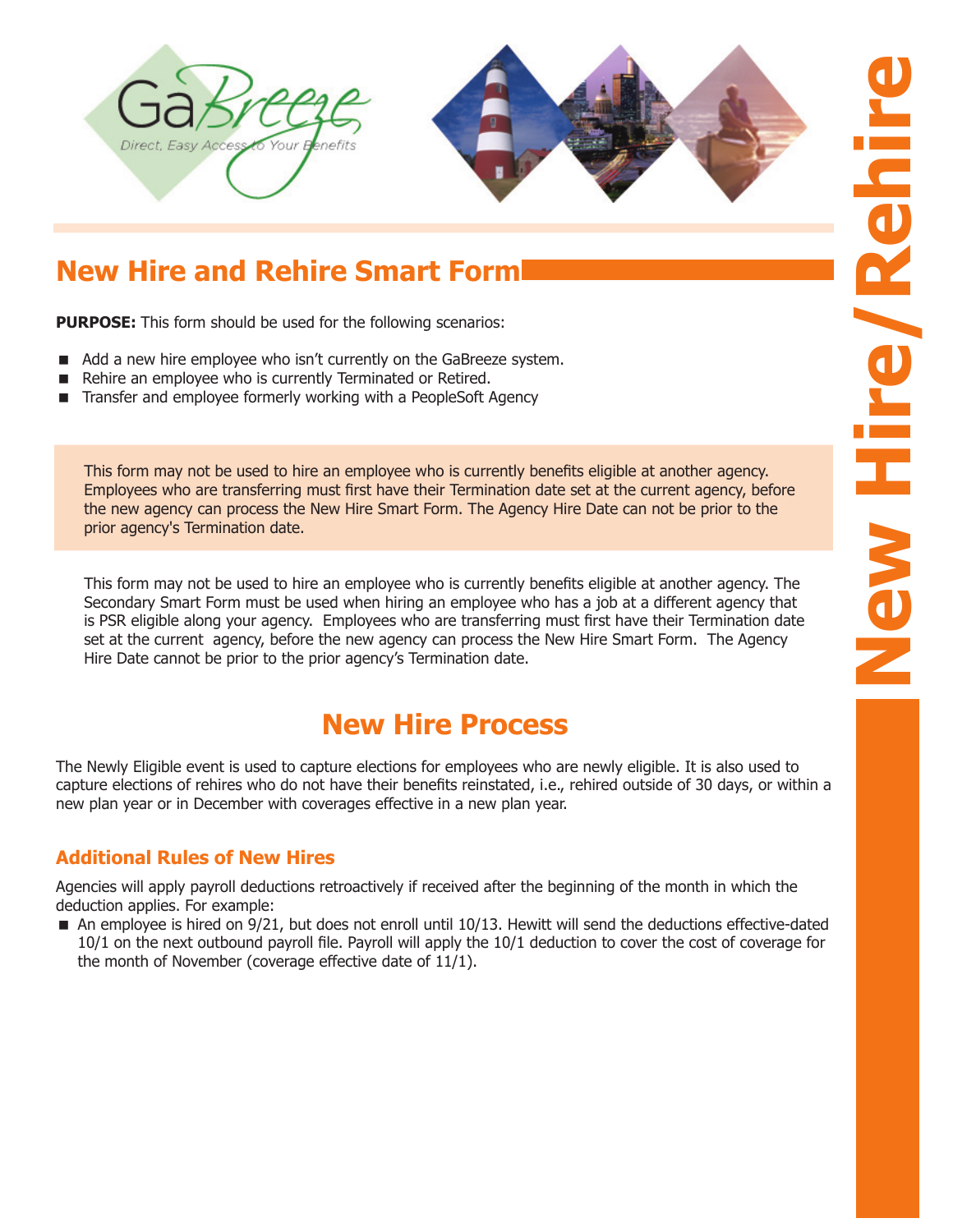# **Employment Information**

Required:

- Agency Hire Date new employee's first day at work. If the employee is transferring, the Agency Hire Date is the greater of the first day at work or the Termination date from the prior agency. The Agency Hire Date may not be future dated.
- Department Code used to identify what agency the employee works for. The first seven characters of the Department Code need to be the same as the Agency/Group ID that you entered on the Home page after login.
- Full Time/Part-Time used to determine eligibility. If the user selects Full Time then the Benefit Program field will automatically be set to Flex Eligible. If Part-Time is selected, the employee will be set to Ineligible.
- Annual Benefit Salary used to calculate Flex benefits.
	- o When agencies enter in the Annual Benefit Salary into the New Hire Smart Form, the system will copy the salary into the Frozen Annual Benefit Salary once the agency clicks on submit.
	- o The Frozen Annual Benefit Salary is used to calculate benefits for new hires. Changes to Annual Salary during the year will not impact benefits.
- FICA Status used for calculating the Disability premiums.
- Retirement System used when an employee retires to determine which system GaBreeze needs to report
- Schedule Weekly Hours the expected scheduled hours an employee will work weekly.
- Job Code used to indicate whether the employee will be working in a teacher or non-teacher position
- Teacher Certification Indicator only required if the Job Code is set to Teacher.
- Pay Frequency indicates how often the employee is receiving a pay check each month.
- Mail Drop used by agencies to provide an additional organizational level.

#### **On GaBreeze Employer Web site's home page, select Employee Inquiry**

|                                                                                 | Agency Listing   Log Off   |
|---------------------------------------------------------------------------------|----------------------------|
|                                                                                 | Print Page                 |
| <b>Agency Secure Environment</b>                                                |                            |
|                                                                                 | <b>Related Information</b> |
| Step 1: Choose an Agency                                                        | Change Password            |
|                                                                                 |                            |
| Select Agency/Group ID                                                          |                            |
|                                                                                 |                            |
| Step 2: Choose a Section/Task                                                   |                            |
| C<br>Employee Inquiry -- View employee HR indicative data.                      |                            |
| C<br>Smart Forms--Process employee HR indicative data updates.                  |                            |
| C<br>Your Reports -- Download or upload reports.                                |                            |
| File Sharing -- Share files with SPA, ERS or other agencies.<br>c               |                            |
| PSR Funding -- View and/or Confirm Payroll Control Totals.<br>$\circ$           |                            |
| Agency Profile--View and update agency information, contacts and security.<br>c |                            |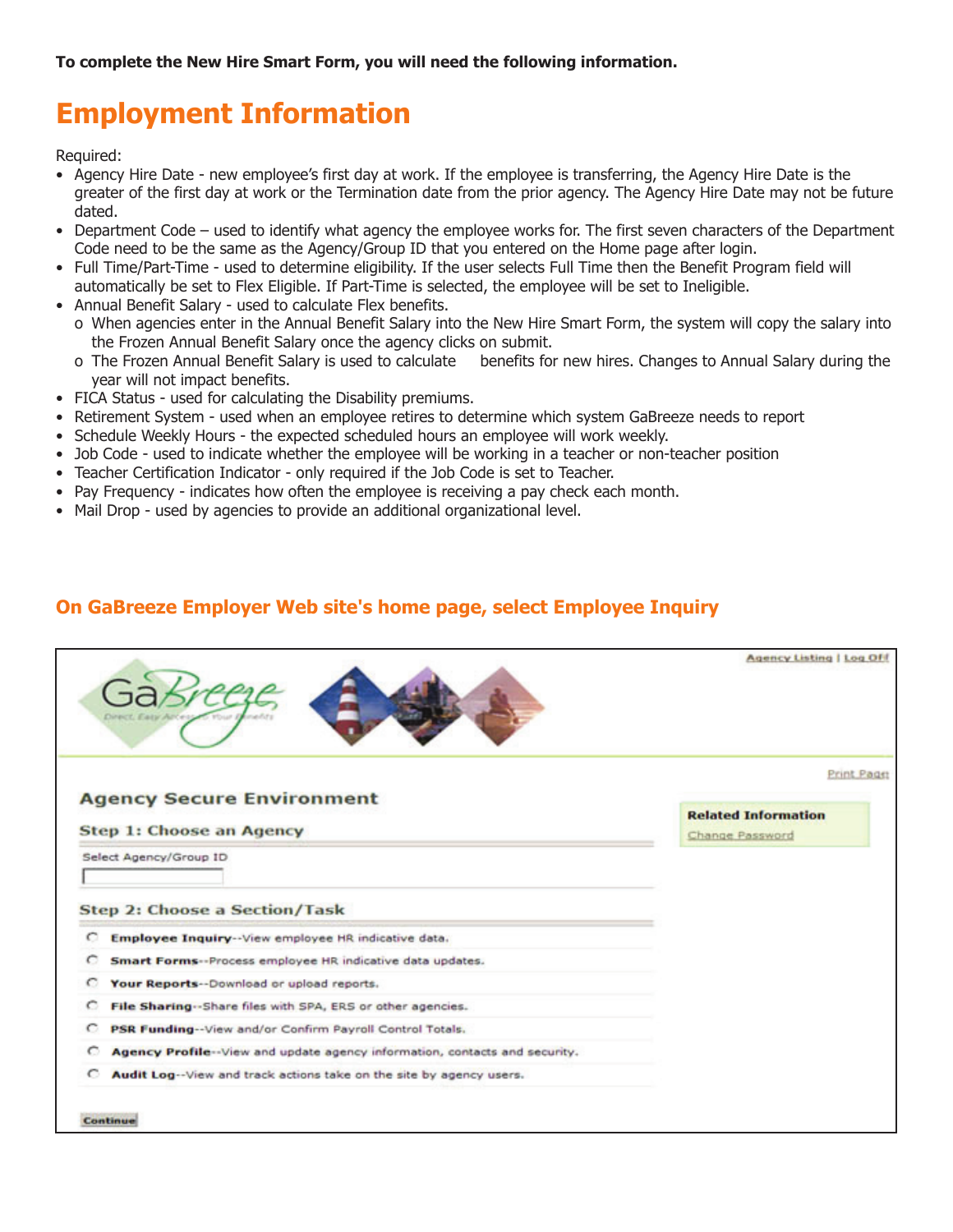### **Enter new hire's SSN**

| Direct, Easy Attessed Vt                                                                         | unoose a dirrerent agency | <b>Log UTT</b><br>Agency Listing |
|--------------------------------------------------------------------------------------------------|---------------------------|----------------------------------|
| Home Employee Inquiry Smart Forms Your Reports File Sharing PSR Funding Agency Profile Audit Log |                           |                                  |
|                                                                                                  |                           | Print Page                       |
| <b>Look Up Employee</b><br>To work with Smart Forms, enter an employee's SSN.<br>SSN<br>Continue |                           |                                  |

### **Enter new hire's SSN again**

| Direct, Easy Access to Your Benefits                                                 | Choose a different agency                                                            | <b>Agency Listing</b><br>Log Of |
|--------------------------------------------------------------------------------------|--------------------------------------------------------------------------------------|---------------------------------|
|                                                                                      | Home Employee Inquiry Smart Forms Your Reports File Sharing Agency Profile Audit Log |                                 |
|                                                                                      |                                                                                      | Print Page                      |
| <b>Enter a New Hire</b><br>Enter a New Hire?<br>$*$ xxx-xx-7777<br><b>Next Steps</b> | The SSN you provided wasn't found on the system for your agency. Do you want to      |                                 |
| <b>OR</b><br><b>Enter a New Hire</b>                                                 | <b>Look Up Another Employee</b>                                                      |                                 |
|                                                                                      | <b>SSN</b><br>Continue                                                               |                                 |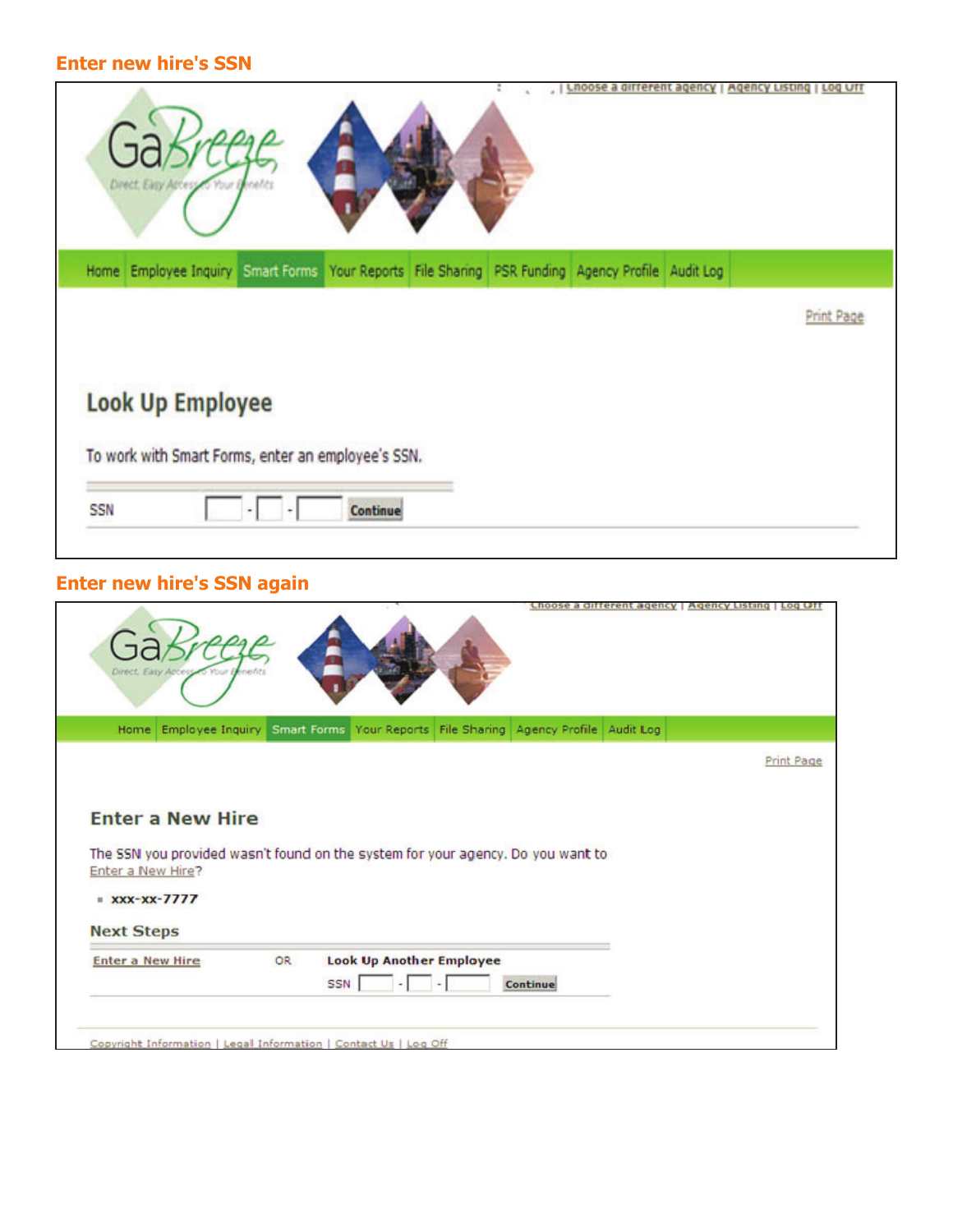|                                                                  |                                                                                                      | Choose a different agency   Agency Listing   Log Off  |
|------------------------------------------------------------------|------------------------------------------------------------------------------------------------------|-------------------------------------------------------|
|                                                                  | Home Employee Inquiry Smalt Forms Your Reports File Sharing Agency Profile Audit Log                 | Print, Page                                           |
| Step 1:<br>Employee<br>Information<br>Enter a New Hire           | $3$ kep $2$<br>Step 3:<br><b>Employee Contact</b><br>Employment<br>Information<br><b>Information</b> | <b>Related Information</b><br>How to Enter a New Hire |
|                                                                  | Step 1: New Employee Information                                                                     |                                                       |
|                                                                  |                                                                                                      |                                                       |
|                                                                  | $\cdot$ $\Box$ $\cdot$                                                                               |                                                       |
| <b>SSN</b>                                                       | Test                                                                                                 |                                                       |
|                                                                  |                                                                                                      |                                                       |
| Employee 1D<br>First Name *<br><b>Niddle Name</b><br>Last Name * | Tester                                                                                               |                                                       |
| Suffix                                                           |                                                                                                      |                                                       |
| Date of Birth =                                                  | (mm-dd-yyyy)                                                                                         |                                                       |
| Gender *                                                         | <b>C</b> Hale C Female                                                                               |                                                       |



New fields were added to the existing data maintenance forms.

- On the Employment Information section:
	- Annual Salary (optional)
	- Hourly Salary (optional)
	- EEO Code Equal Employment Opportunity (optional)
	- The GSEPS Initial Opt Out Indicator field will be visible but if selected a critical edit will appear if GSEPS is selected as the Retirement Code for a new employee since your agency is not GSEPS-participating.
- On the Employee Address and Phone Number Section:
	- Work e-mail address (optional). If you enter a work e-mail address it must be unique per each individual. It cannot be a shared e-mail address among several employees (i.e. group distribution e-mail).

All fields with an asterisk \* are required.

### **Completed Successfully**